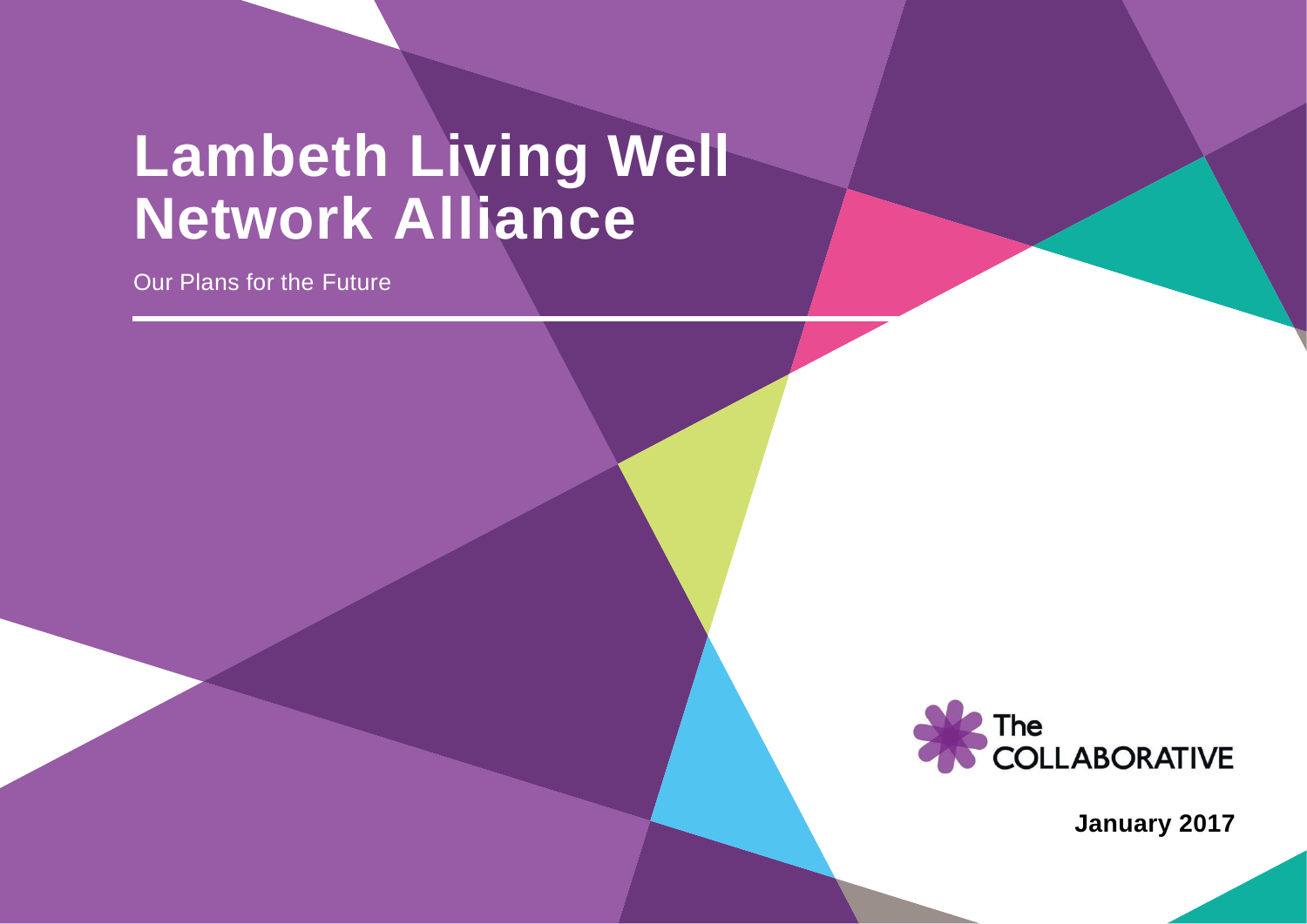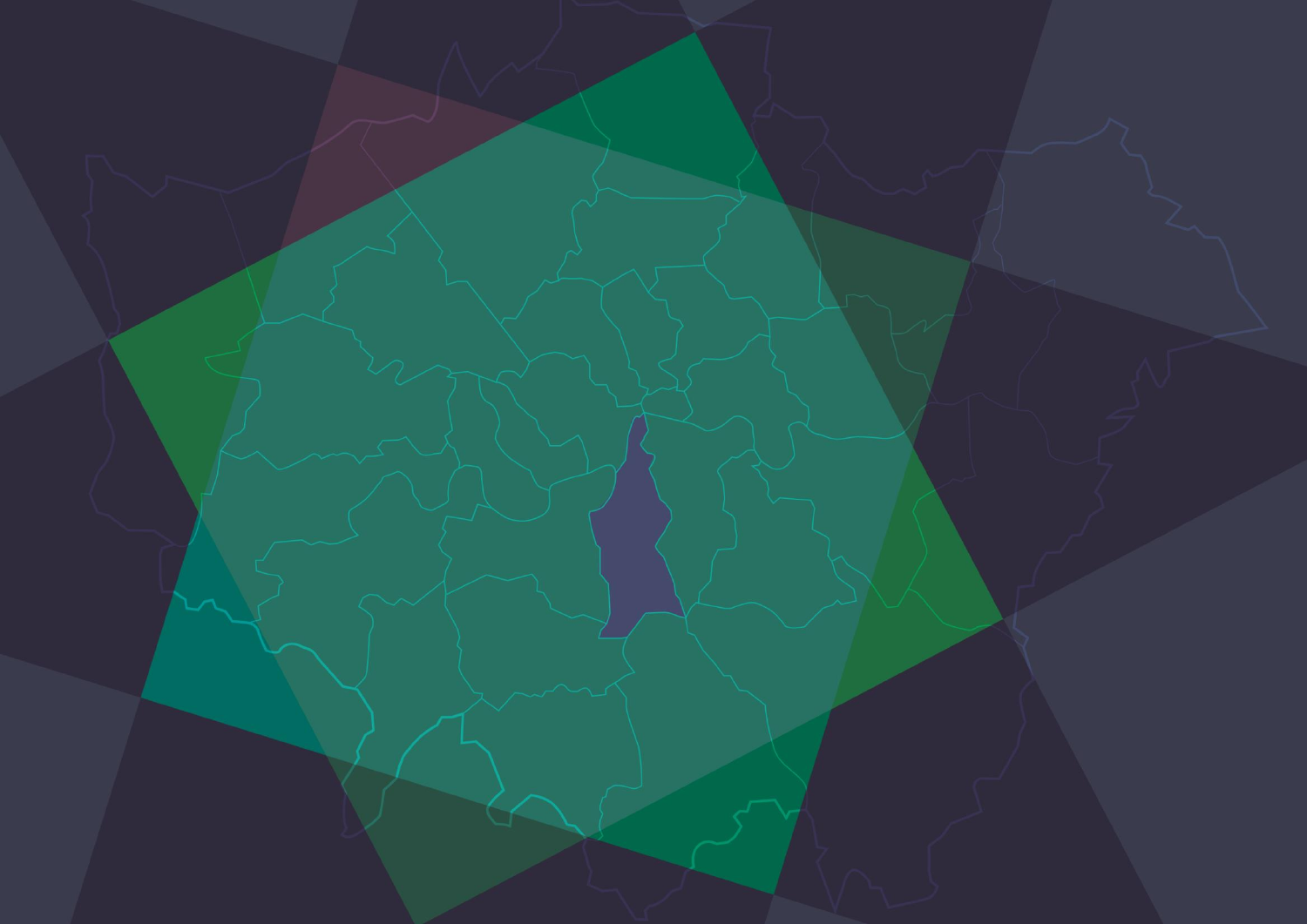## **Lambeth is a place of innovation**

In Lambeth we do things differently and we do them together. We are well known for co-production and focusing on people's strengths.

Across health, care and beyond people are doing things in new ways. Mental health is at the forefront of this. People using services, citizens, communities and organisations that provide services are leading the way.

This booklet describes our journey so far and our plans for further integration. We will be discussing them with people, partners and stakeholders so we can shape the future together.

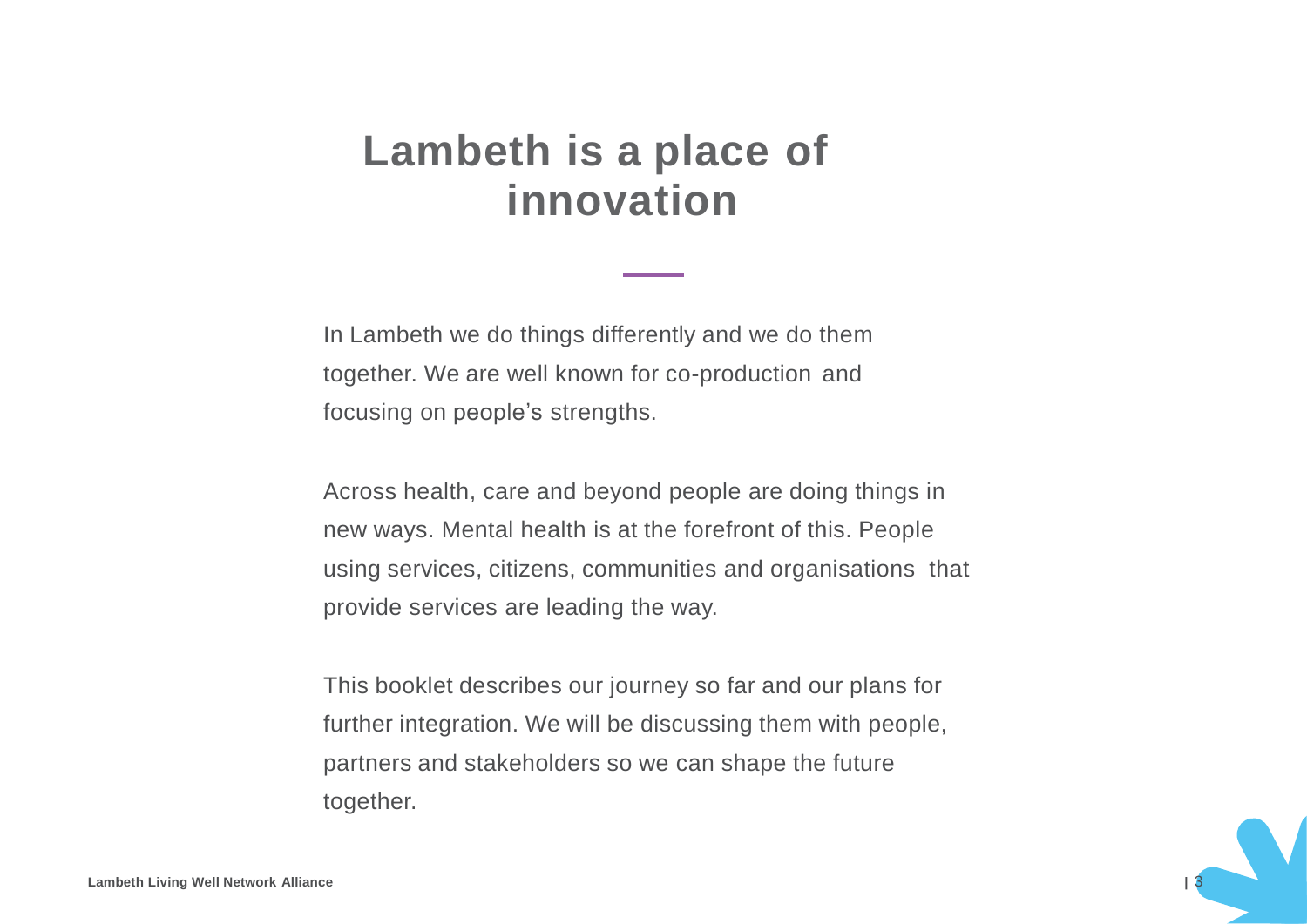## **Our three big outcomes**

At its inception, the Lambeth Living Well Collaborative developed a set of outcomes for people with mental health issues. These are:



## **To recover and stay well,**

- Improved quality of life
- Improved physical and mental health



**and achieve personal goals, experiencing:**

• Self-determination and autonomy



**To participate on an equal footing in daily life, specifically:**

- To 'connect' with others e.g. family, friends & neighbours
- To 'give' in the community e.g. community activities, volunteering, peer support
- To 'be included', especially in relation to education, employment, adequate income and stable housing
- To 'participate' on an equal footing with others with reduced stigma and discrimination e.g. access to mainstream services, housing, education and employment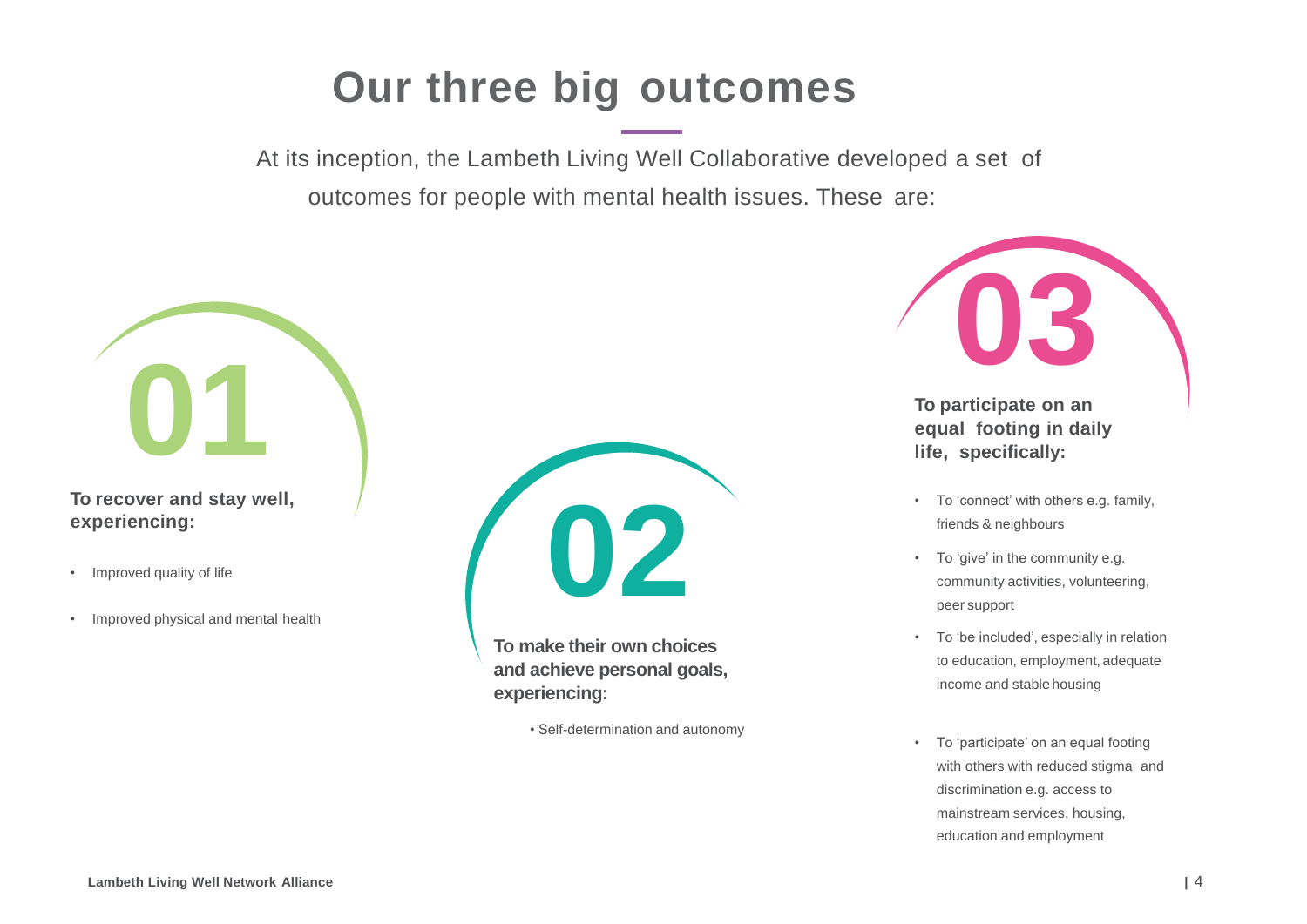## **Our successes so far**

In mental health we have shown that working together and working in new ways produces results of which we are all proud. These include our three linked developments:

## **Integrated Personalised Support Alliance**

In April 2015 five organisations entered into an alliance to provide a radically new service for people requiring mental health rehabilitation services in Lambeth. The Integrated Personalised Support Alliance (IPSA) was set up to help people with serious mental illness to live in more independent accommodation within the community.

Many people supported by ISPA have benefited from gaining much more control and independence in their day to day lives.

## **Lambeth Living Well Network**

The Lambeth Living Well Network was formed in 2013 to provide earlier support to people with more common mental health needs. It functions as a 'front door' to mental health services and aims to support people in a holistic, asset-based way, building upon people's strengths, skills, interests and connections within communities. By removing eligibility criteria and introducing 'self introduction', the Living Well Network is able to operate in a preventative capacity, whereby early support is delivered to a larger population in order to reduce the demand for more intensive and more costly care options.

The Lambeth Living Well Network has already achieved fantastic results. People who would otherwise have not been eligible for services or had to wait a long time to access them, have accessed early support and been directed to services appropriate to them and of their choice.

### **Adult Mental Health Programme**

The Adult Mental Health Programme is the South London and Maudsley NHS Foundation Trust part of the Lambeth Living Well Network development. It focuses on enhanced assessment services, relapse reduction and supporting primary care.

It also aims to reduce care co-ordinators' caseloads so that they can work more effectively with their clients, promoting recovery and reducing relapse.

The Adult Mental Health Programme has already made good progress with transitioning people from secondary care to primary care, reducing admissions to hospital and reducing caseloads.

**1. Charities Thames Reach and Certitude, South London and Maudsley NHS Foundation Trust (SLaM), Lambeth Clincial Commission Group (CCG) and Lambeth Council.**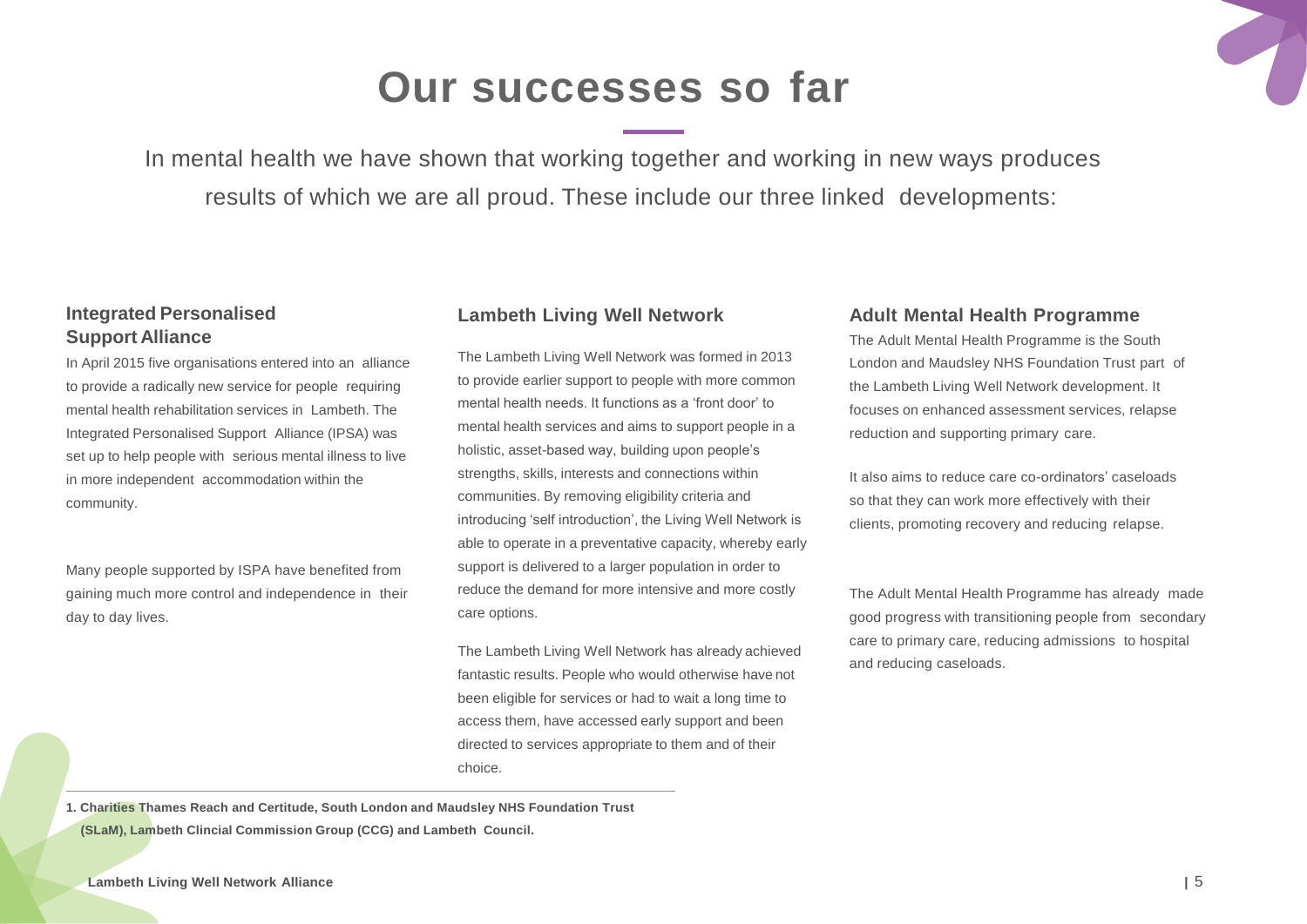## **How have these made a difference for people?**

- In its first year IPSA has helped 65 out of 200 people move into new accommodation and away from long term rehabilitation centres. In addition, others have been diverted from entering high cost placements in the first place, instead receiving personalised alternative support.
- There has been a 43% reduction in referrals to secondary care. As introductions to the Lambeth Living Well Network have increased, referrals to secondary care at SLaM have decreased.
- On average 400 people have been supported by Lambeth Living Well Network per month – many of whom would not have been accepted by secondary care in the past so would not have received any support at all.
- Waiting times for support in secondary care have been reduced. Support was previously provided within one month. Now support is provided to people within a week.

**65**

**accommodation offers People who were residing in long term rehabilitation settings have transitioned into new**

**400**

**People have been supported by Lambeth Living Well Network per month**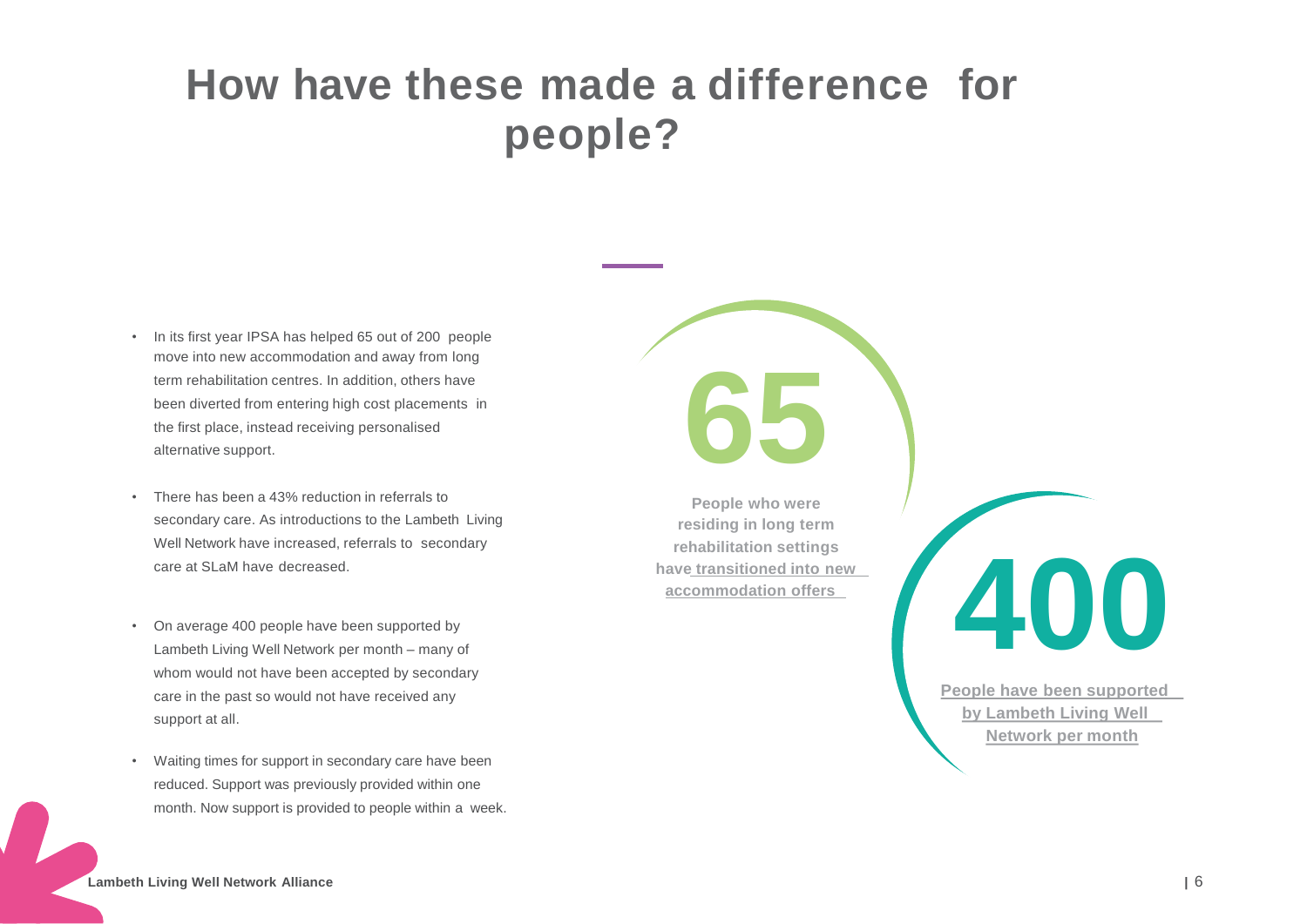"The way I work with Elaine now differs in many ways to how I used to work in the community mental health team setting… The rewards are that Elaine has more independence in her life. She is happier than before and I as her social worker feel proud for her achievement".

"Now I'm partly settled I hope my future looks bright and fulfilling… with a chance".

**Elaine**, IPSA service user

**Mohammed**, Alliance Rehabilitation Team – Elaine's social worker



"Working with the staff with the Hub has enabled me to build up my confidence in dealing with day to day issues, and coping when things get difficult. I also feel better equipped to make confident decisions and when I am well I enjoy every moment playing with my son".

**Hannah**, Living Well Network service user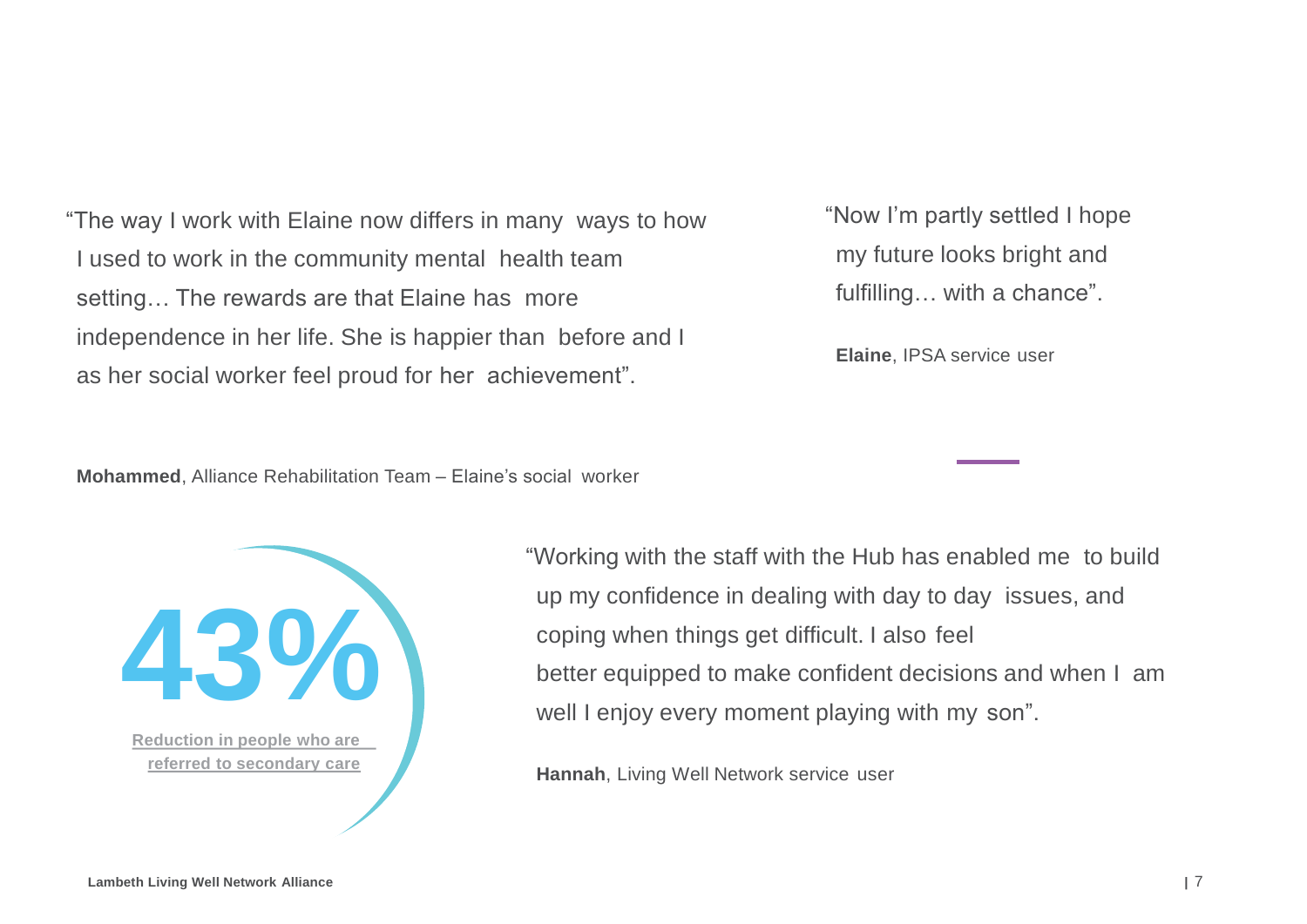**Accepted referrals to secondary care treatment teams and introductions to the Living Well Network**

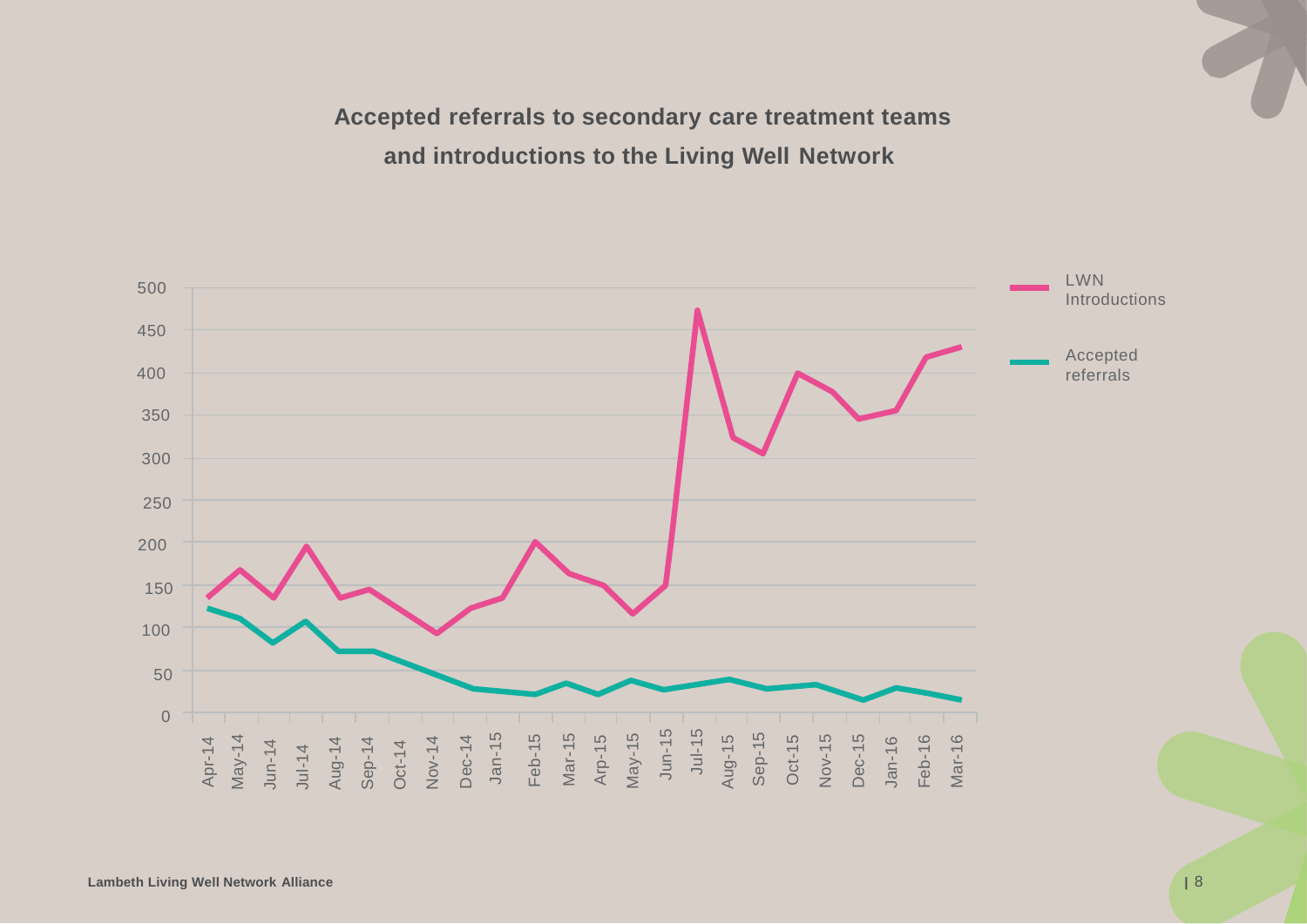## **Case study:**

Bernadette was born in 1958, a year after her mother arrived in the UK from Jamaica. She has been institutionalised for a large part of her life, having spent time in prison as well as 13 years on secure wards in five different hospitals. The IPSA initiative has given her the opportunity to move into her own flat and live more independently. Bernadette has been supported by a dedicated multi-disciplinary team – described by Bernadette as 'an umbrella' – which has helped her to employ a personal assistant of her choice, select a flat and adapt it according to her needs and find activities in the community to pursue. Now living in her new accommodation, Bernadette's personal assistant is supporting her to cook, clean, shop and attend hospital appointments: a stark contrast to her situation in hospital, which entailed a maximum of 3 hours unescorted leave a day. IPSA is driven by an assetbased approach to working with people and Bernadette has described the effect that it has had, saying:

"Tell them this is brilliant. I never thought this would happen; it's a real achievement for me. Family is important. I came out through the other side. I am living life to the full and getting the support I need."

\*To read the full story visit <http:lambethcollaborative.org.uk/recoverystories>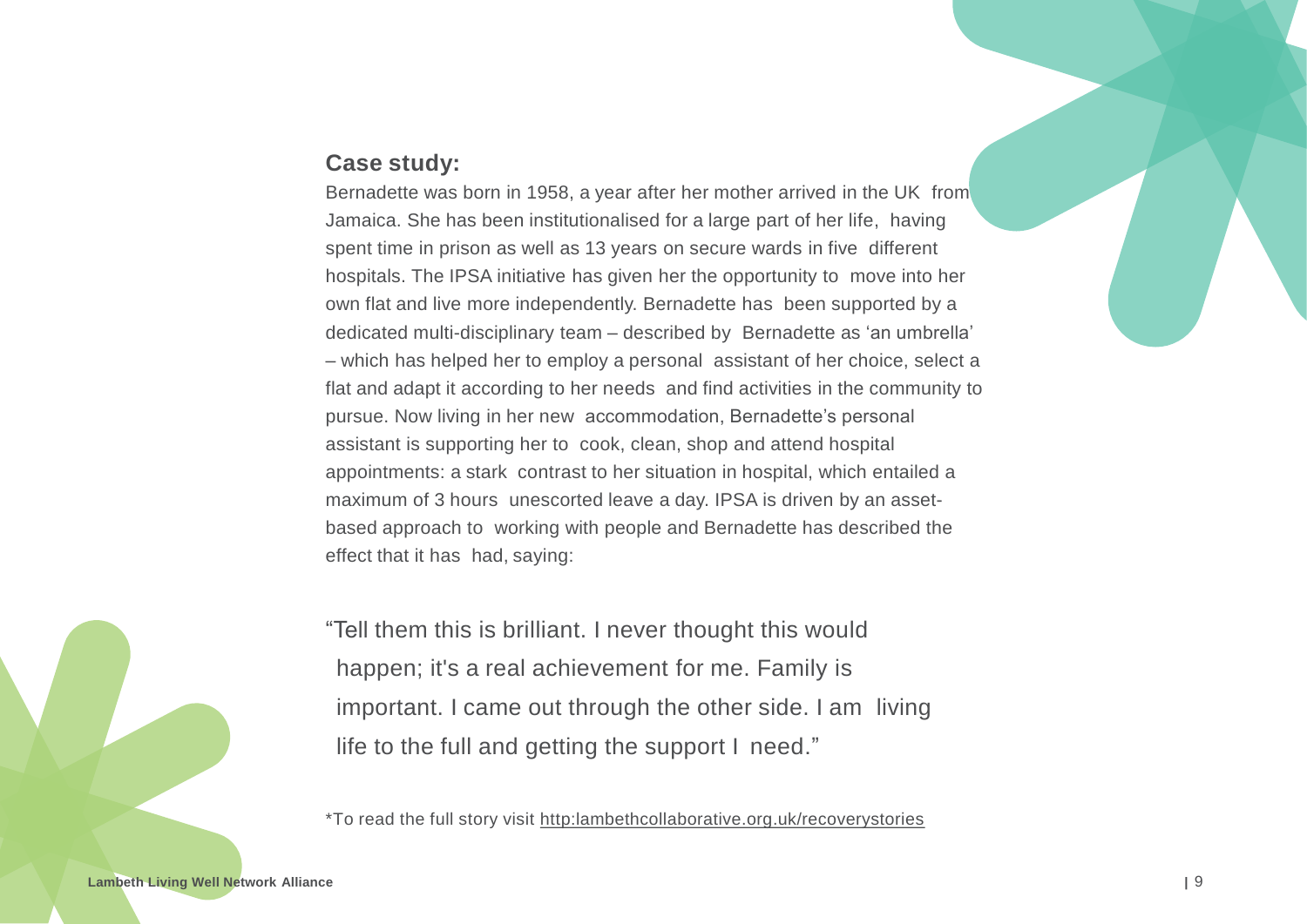## **How have these made a difference for staff?**

"When I speak to the clients and explain to them how theprocess works, the feedback that I'm getting is that it's quite quick, clear and simple and they are less anxious about it especially when they hear or read thatthey can reintroduce themselves at any point".

**Barbara**, Administrative Support Worker, Living Well Network Hub



"You have a cluster of different professionals; you've got social workers, you've got OTs, you've got nurses, you've got support workers who have all been on the job with different backgrounds and loads of experience. So you have a pool of ideas, a pool of resources, a pool of skills. You just need to speak to somebody or send an email around and you will see people responding and it makes it much easier. And who benefits? It's the clients. Because you are able to meet their needs. You are not just alone".

**Christopher**, Community Psychiatric Nurse, Living Well Network Hub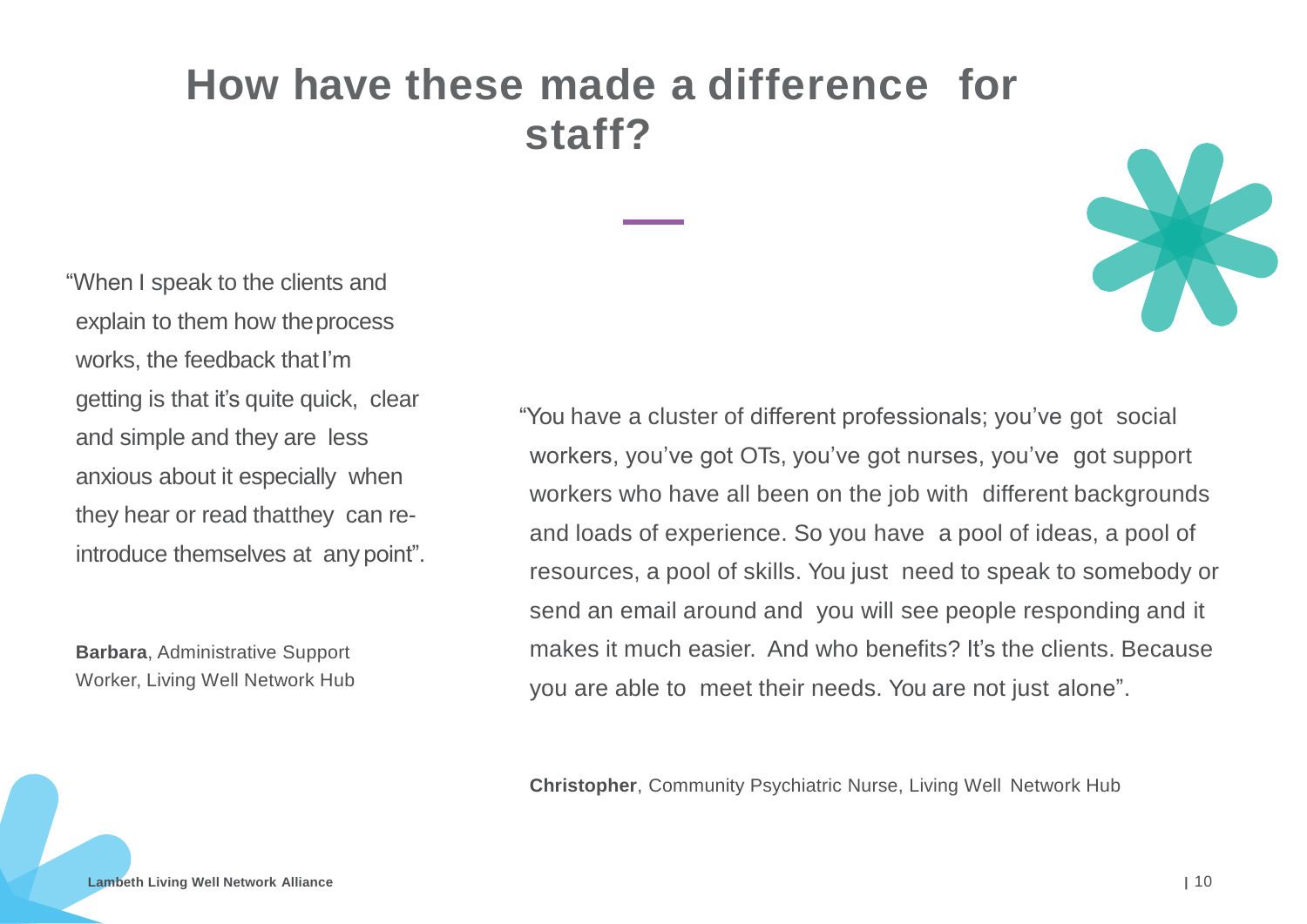"I have been doing support work for many, many years and what I like that is different is that I'm working closely in a team that has many different professionals. When we have our meetings, there's a world of knowledge

and we're all sitting under the same umbrella. We're not emailing and waiting a week, or waiting for someone who might be on annual leave or not able to respond immediately. When I'm not sure of something, or the best route with an individual, someone might tell me I can direct them somewhere I wasn't aware of.

In that way, there's a lot of knowledge sharing and that's what I think is the best idea: having us all under the same roof working together".

**Jenny**, Lead Support Worker, Living Well Network Hub



"To start with I didn't really recognise the differences but now I'm actually working here I can see that it's a much kinder approach; it's not so clinical and it's a lot more laid back. We're absolutely there for patients 100%".

**Julie**, Transitional Employment Placement, Living Well Network Hub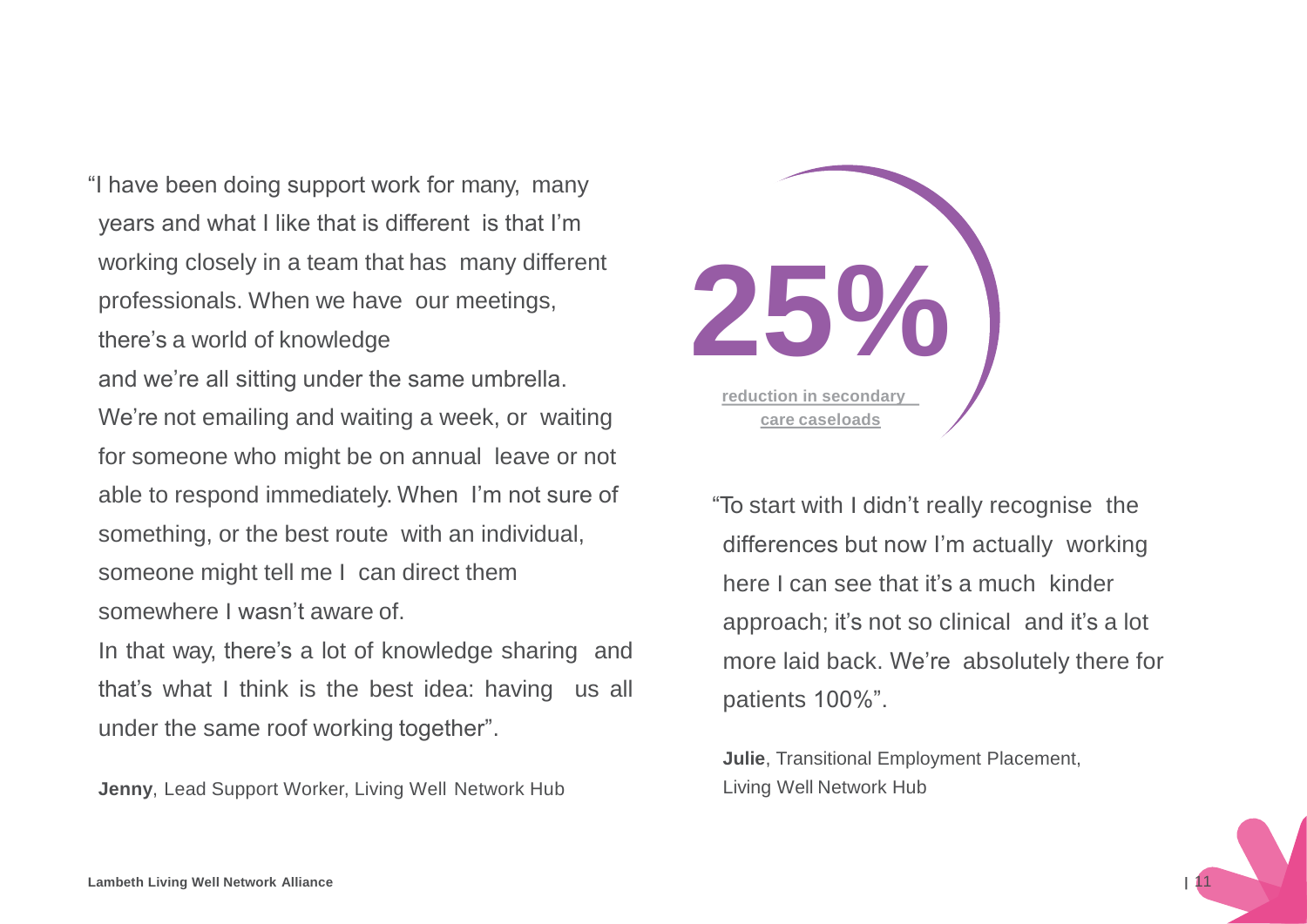"My involvement with the Living Well Network is one of the more inspirational aspects of my work. Too often our challenge is to deliver the best service that we can within a specification that we haven't contributed to, and which often does not understand the perspective of the people who use (or may use) the service. Working with the LWN is very different; there is a tangible commitment to listening to everyone in the system: service users and carers, but also commissioners and providers. That, in turn, challenges us to work differently and to do better. This means that people who use services are far more likely to get the help they need when they need it, and that we are able to address not just illness, but the factors that lie behind it – housing, family, employment, loneliness and so on".



"People sometimes come out thinking gosh what a relief. It's not all doom and gloom; they're interested in me. Sometimes when you ask people what they're interested in, they're taken aback because they've never been asked that before, especially when they're presenting with a problem".

**Vanessa**, Clinical Expert Practitioner, Living Well Network Hub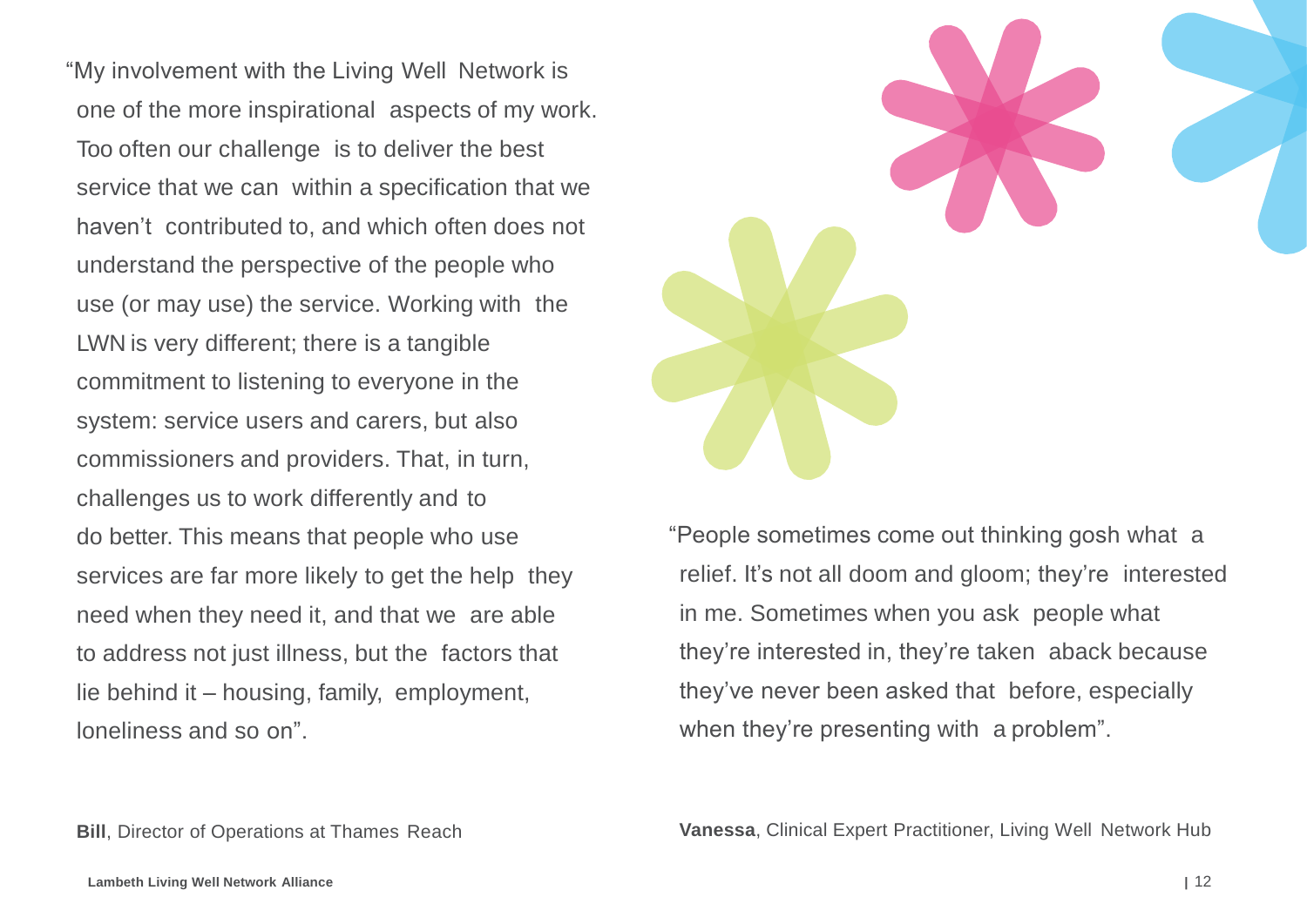## **Why we need to keep innovating**

We would like to spread the successes we've seen with IPSA, Living Well Network and the Adult Mental Health Programme to all of Lambeth's mental health services.

We've shown that working together, taking a holistic approach and harnessing all of our expertise can help provide early support and quick assessment when needed, and improve the lives of those with more complex conditions. We want to spread this approach to all those who are experiencing mental distress in Lambeth.

Our achievements have been impressive but we know we cannot stand still. A number of significant challenges remain and, if not addressed, are likely to increase.

We believe that in order to continue addressing these enduring pressures, we need to build on the progress we have made so far and take up the opportunity to go further.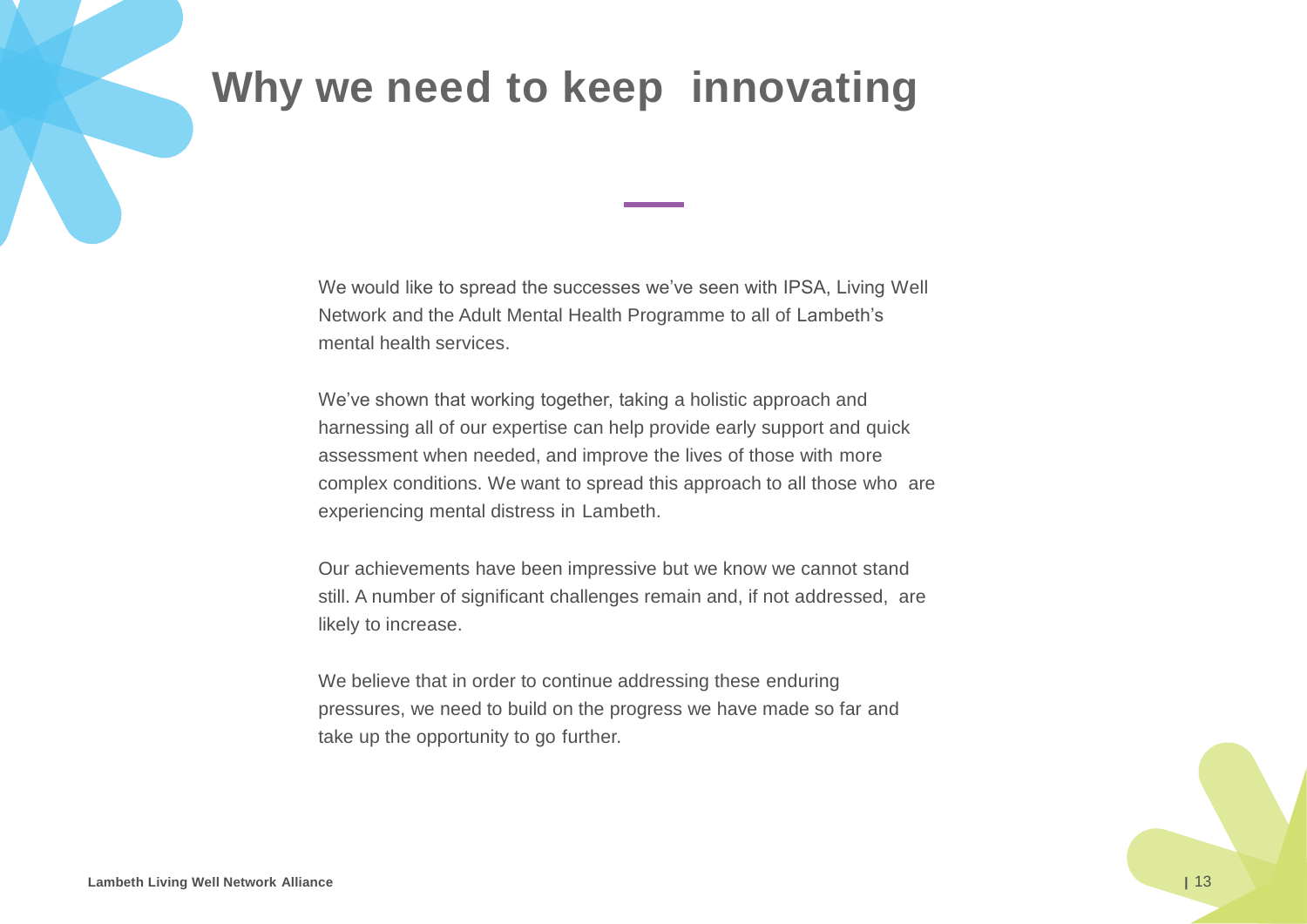## **High demand**

Lambeth still has a large number of mental health assessments leading to admission, secondary care wards running at over 100% capacity and increasing new presentations of mental health issues – all set against a reduction in resources over the coming years.

### **Multiple access points**

Outside of the Living Well Network, access into the broad range of different services available across the system are confusing, indirect and overlapping. This complicates things for service users and staff and results in duplication.

### **Repeated assessments and handoffs**

Many services carry out their own assessments of individuals to determine suitability and eligibility, regardless of whether assessments have already been done by others. Within secondary care there are handoffs between different teams. This duplication results in confusion and delays for both staff and those using services.

### **Lack of contractual alignment**

At present, services in Lambeth are commissioned using traditional, bilateral contracts, which each have different measures of success. This lack of alignment means that providers are not expressly working to achieve the same goals and there is little incentive for them to focus on overall outcomes and the whole care pathway for an individual.

Our experience with the alliance contract used by IPSA, has shown that a single contract with providers aligned on a set of common outcomes can promote transformation and better use of resources.

### **Inequalities**

Lambeth has high levels of factors that are known to predispose people to have mental health issues, including high levels of deprivation, overcrowding and risk of homelessness.

The Lambeth Black Well-being Commission report "From surviving to thriving" (launched in 2015) highlights the need to address the inequalities experienced by people from Lambeth's black communities. Commending the Lambeth Living Well Collaborative, the commission highlights the need to provide earlier, accessible support to assist reducing the high prevalence of people from black communities in crisis or the more coercive end of the mental health system such as forensic services.

### **Financial pressures**

Lambeth faces a significant financial gap between projected demand and available resources over the coming years. In delivering earlier, more personalised support to a wider range of people through the Living Well Network, Lambeth aims to reduce the demand on secondary and bed based care. An overall saving can be made by moving away from a system which supports a small number of people athigh cost to a system which supports more people but at substantially reduced cost.

### **National and local policy**

The 2011 cross government strategy No Health without Mental Health and more recently the Five Year Forward View for Mental Health (2016) make clear reference to upscaling the provision of preventative care. They also acknowledge the value of addressing the wider determinants of mental health wellbeing, such as stable housing and rewarding employment. This approach is also reflected in local strategy, such as in the Our Healthier South East London Programme and it forms a key part of the Living Well Network model.

The Five Year Forward View for Mental Health is explicit about the need for new payment approaches and new contracting models to encourage collaboration and integration between services.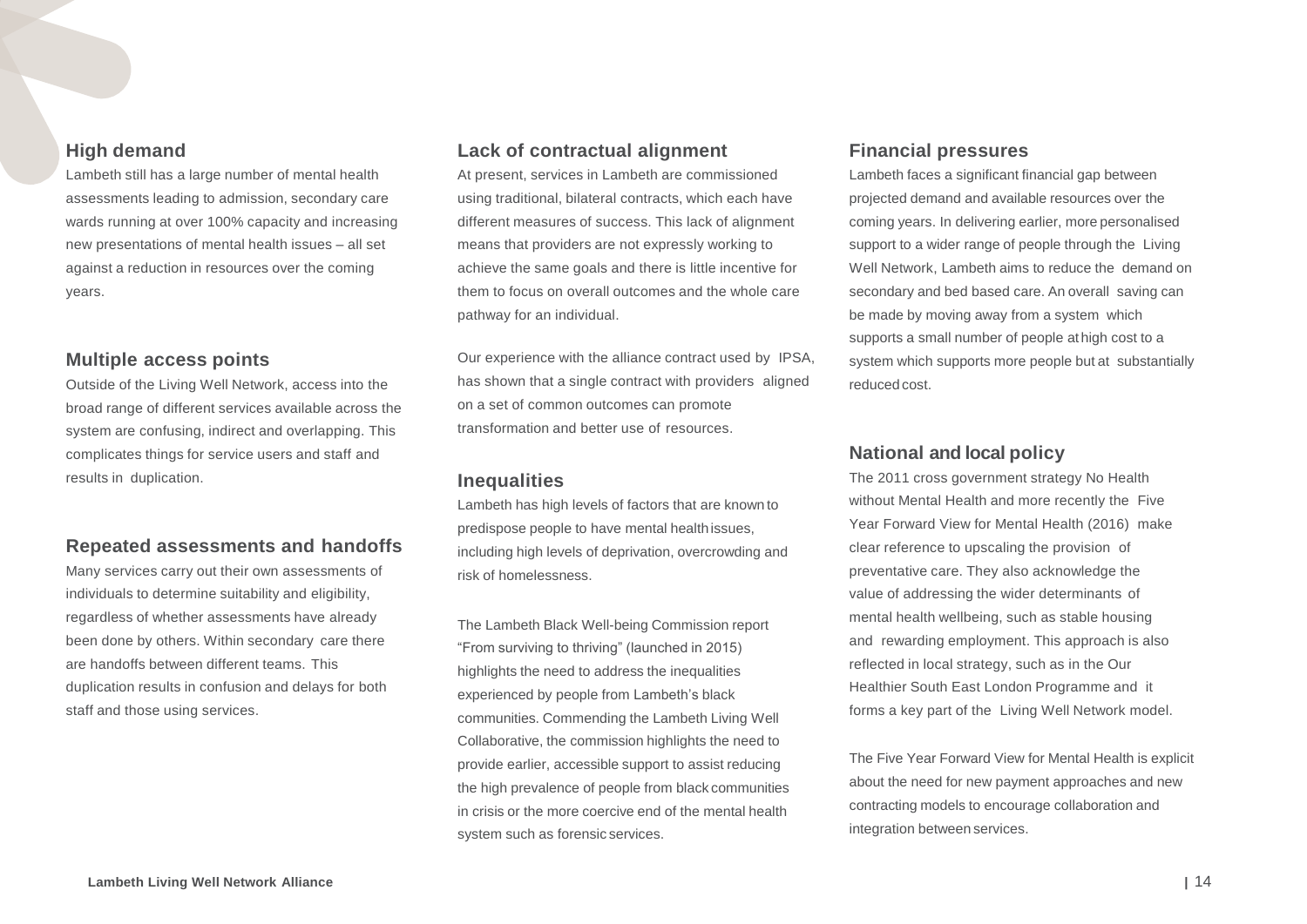## **What next?**

We want people in Lambeth to have a fully integrated and coordinated mental health system which is focused on people's strengths and their whole health and wellbeing.

It is our ambition to move towards an integrated system where all service users only have to have a single conversation or assessment in order to gain access to a full range of different interventions.

To do this, we are creating a Living Well Network Alliance (LWN Alliance) to lead, co-ordinate and manage support and services for those experiencing mental health issues in Lambeth. The Living Well Network Alliance will be responsible for all of the adult mental health services in Lambeth, including the existing Living Well Network as well as all inpatient and community care. There will be a single point of access to assessment and a co-ordinated network of clinical, housing, employment, community, advice and other support services.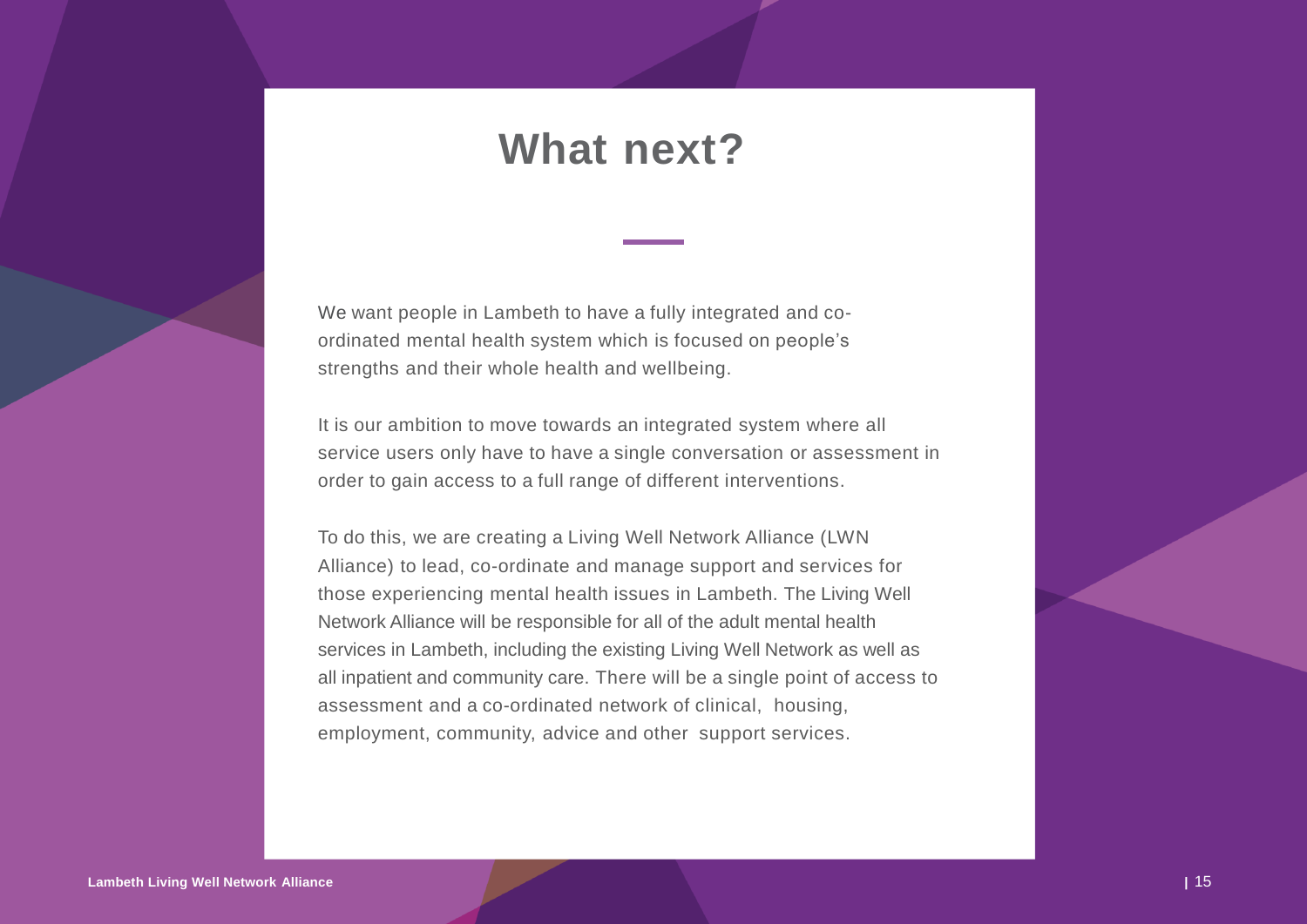## **Adult Mental Health Resources**

The LWN Alliance will manage and co-ordinate all of the adult mental health services delivered in Lambeth. This means that the Alliance will be responsible for the investment in these services.

In 2016/17, Lambeth Clinical Commissioning Group and Lambeth Council spent around £66m on adult mental health services in Lambeth.

Going forward, the LWN Alliance will manage the large majority of this investment. However, the total funding envelope available to providers will change over the length of the contract based on factors such as savings requirements and performance related payments.

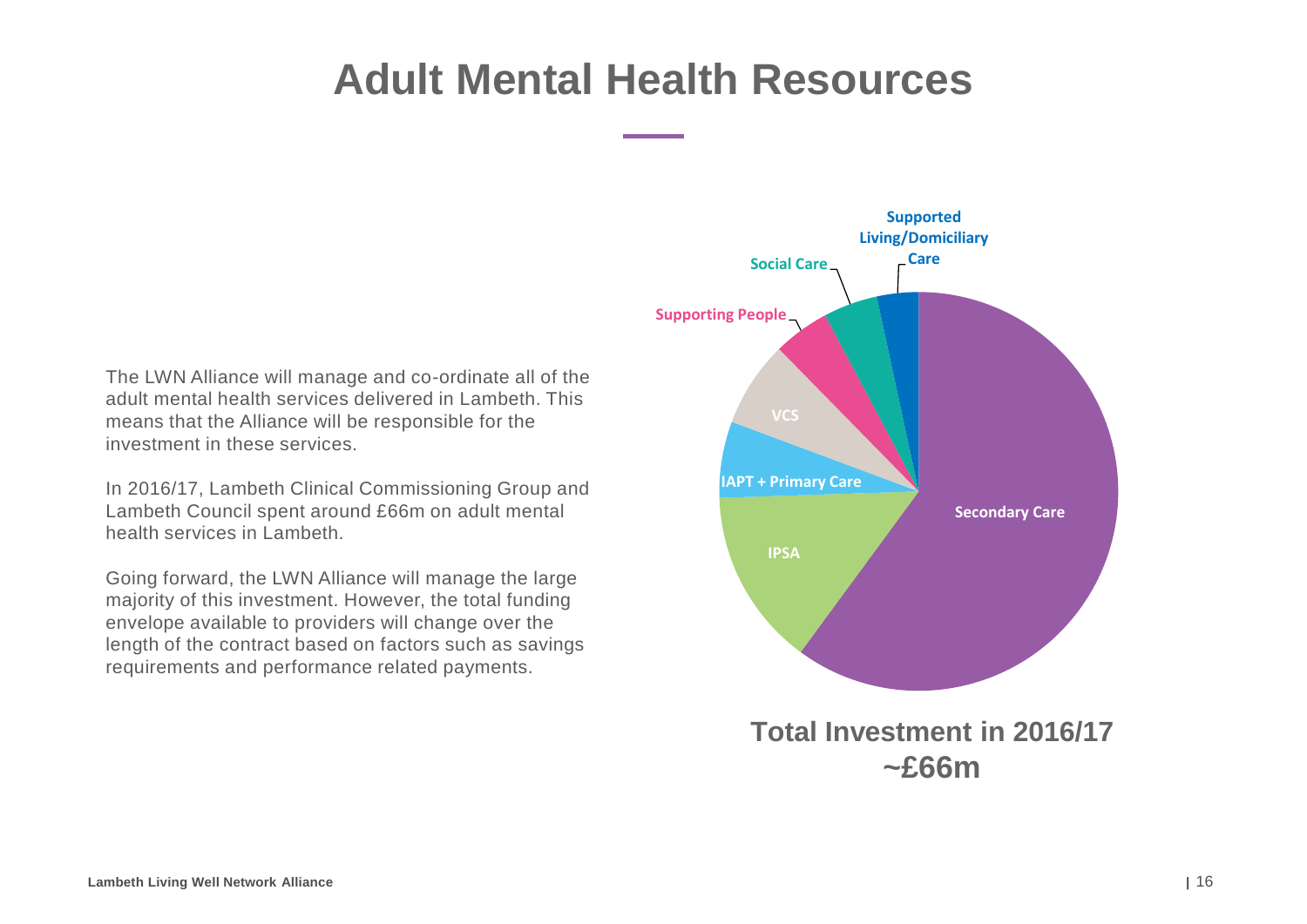## **Whole System Outcomes**

The LWN Alliance will work towards a set of whole system outcomes. These are a set of goals which will fundamentally define the direction for mental health services and support in Lambeth. Making sure that all groups of people in Lambeth have positive experiences of mental health services is extremely important so equalities information will be collected across all of these outcome areas.

| <b>Number</b>  | <b>Outcome</b>                                      | <b>Person Statement</b>                                                                       |
|----------------|-----------------------------------------------------|-----------------------------------------------------------------------------------------------|
|                | Improve people's rating of their own mental         |                                                                                               |
|                | health                                              | I feel that my mental health is better                                                        |
|                | Increase the number of people able to access        |                                                                                               |
| $\overline{2}$ | support in their own homes                          | I receive support in my own home as much as possible                                          |
|                | Reduce the number of people becoming                | The support that I receive helps me to build up my confidence and independence so that I      |
| 3              | dependent on services                               | don't become dependent on services                                                            |
|                | Reduce the number of people reaching crisis         |                                                                                               |
| 4              | point                                               | I receive early support that helps me to avoid reaching crisis point                          |
|                | Ensure that people in crisis receive appropriate    |                                                                                               |
| 5              | support                                             | I am treated with dignity and respect when I experience mental health crisis                  |
|                | Reduce the premature mortality rate for people      |                                                                                               |
| 6              | with mental health issues                           | I live equally as long as rest of the population                                              |
|                | Reduce the physical health issues experienced       |                                                                                               |
| $\overline{7}$ | by people with mental health issues                 | I am supported to improve my physical health                                                  |
|                | Reduce the stigma around mental health and          |                                                                                               |
| 8              | increase awareness of available support             | I feel comfortable to speak about my mental health and I know where to go if I need support   |
|                | Reduce the overrepresentation of black ethnic       | Different ethnic groups in our communities are represented proportionately in services        |
| 9              | groups in acute mental health services              | across the system                                                                             |
|                | Increase the range of care and support offers in    |                                                                                               |
| 10             | Lambeth                                             | I can choose support that I feel is suitable for me from a range of different offers          |
|                | Ensure that support is delivered in an asset-       |                                                                                               |
| 11             | based way                                           | I receive support which builds upon my strengths, abilities and aspirations                   |
|                | Ensure that support and services are co-            | I feel that I have an active and equal role in the design and delivery of services as well as |
| 12             | produced with people using services                 | equal, reciprocal relationships with those supporting me                                      |
|                | Increase the number of people living in places of   |                                                                                               |
| 13             | their own choosing                                  | I am able to live in a place of my own choosing                                               |
|                | Increase the number of people in or started on      |                                                                                               |
| 14             | the pathway to work                                 | I have a meaningful day-to-day role in society that suits me                                  |
|                | Increase the number of people with strong social    |                                                                                               |
| 15             | hetworks                                            | I feel connected to and supported by other people in my community and networks                |
|                | Increase the number of carers feeling supported     | I feel sufficiently supported in my role as a carer and respected as key partner in decision  |
| 16             | and involved in decision making                     | making                                                                                        |
|                | Increase staff ability to innovate and influence    |                                                                                               |
| 17             | change                                              | I feel empowered to influence change wherever I work in the system                            |
| 18             | Increase staff ability to do their jobs effectively | I have the necessary tools, resources and training to carry out my role effectively           |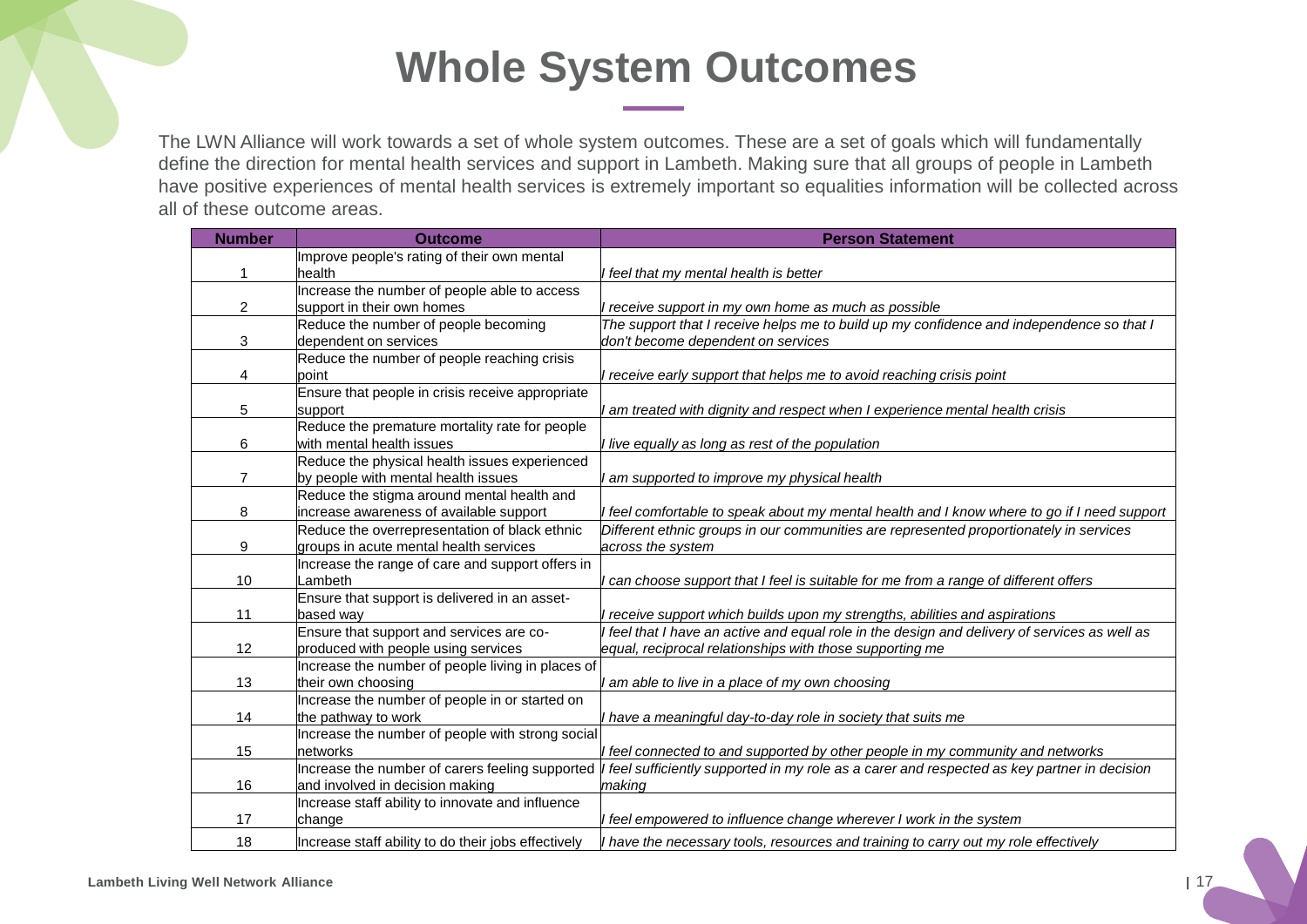## **The Living Well Network Alliance**

The LWN Alliance is for adults of working age who are registered with a Lambeth GP and ordinarily resident in the borough. Young people who are in transition to adult services will be included.

#### *The LWN Alliance will:*

- Deliver early, preventative, personalised and holistic support to people in Lambeth
- Co-ordinate care and drive integration across the system
- Manage demand within the mental health system
- Lead on culture change and workforce development
- Allocate resources and review services within the Living Well Network

## *Function 1: Deliver early preventative, personalised and holistic support to people in Lambeth*

The Living Well Network will continue to expand, allowing more people to access support as and when they feel they require it, rather than having to wait until they meet pre-defined thresholds. The Living Well Network will continue to take into account the wide range of determinants of mental wellbeing and provide holistic packages of care.

Through the single point of access at the Living Well Network Front Door, people will be able to get information and advice to enable them to support themselves effectively. An initial introductory conversation with people will be the corner stone of "how we do things around here". Support on issues ranging from housing to employment will be available.

The LWN Alliance will also work to reduce stigma around mental health and increase awareness of where to go if you need support.

### *Function 2: Co-ordinate care and drive integration across the system*

A new and expanded Living Well Network 'Front Door' will mean that all service users only need to have a single conversation or assessment to access the range of different interventions, depending on their needs and preferences.

This new integrated LWN Front Door will bring together activities of the current Living Well Network Hub with those currently provided by the South London and Maudsley's Assessment and Liaison Team as well as the triage for referrals from GPs for Early Intervention Services and Improving Access to Psychological Therapies Services. This will simplify referral processes substantially, resulting in a better service user experience and reduced duplication.

The single point of access for all mental health services in the borough will create a more seamless and coordinated care offer for service users. It will also allow substantially better visibility of the range of care options available in the system. Holistic packages of care using a range of complementary services could be more easily constructed and coordinated, reducing the need for 'hand-offs' between services and the resulting difficulties for service users bouncing between different providers and services.

Where people first access mental health services through other routes, for instance in emergency situations, they will be made known to the LWN Front Door team so that they do not miss out on the opportunities for co-ordinated care and access to the wide network of support.

The LWN Alliance will actively promote and work towards increased service integration within Lambeth, including across mental and physical healthcare. There are opportunities offered by Local Care Networks and developments such as the Local Care Record, which makes primary and secondary care data available to providers across both sectors.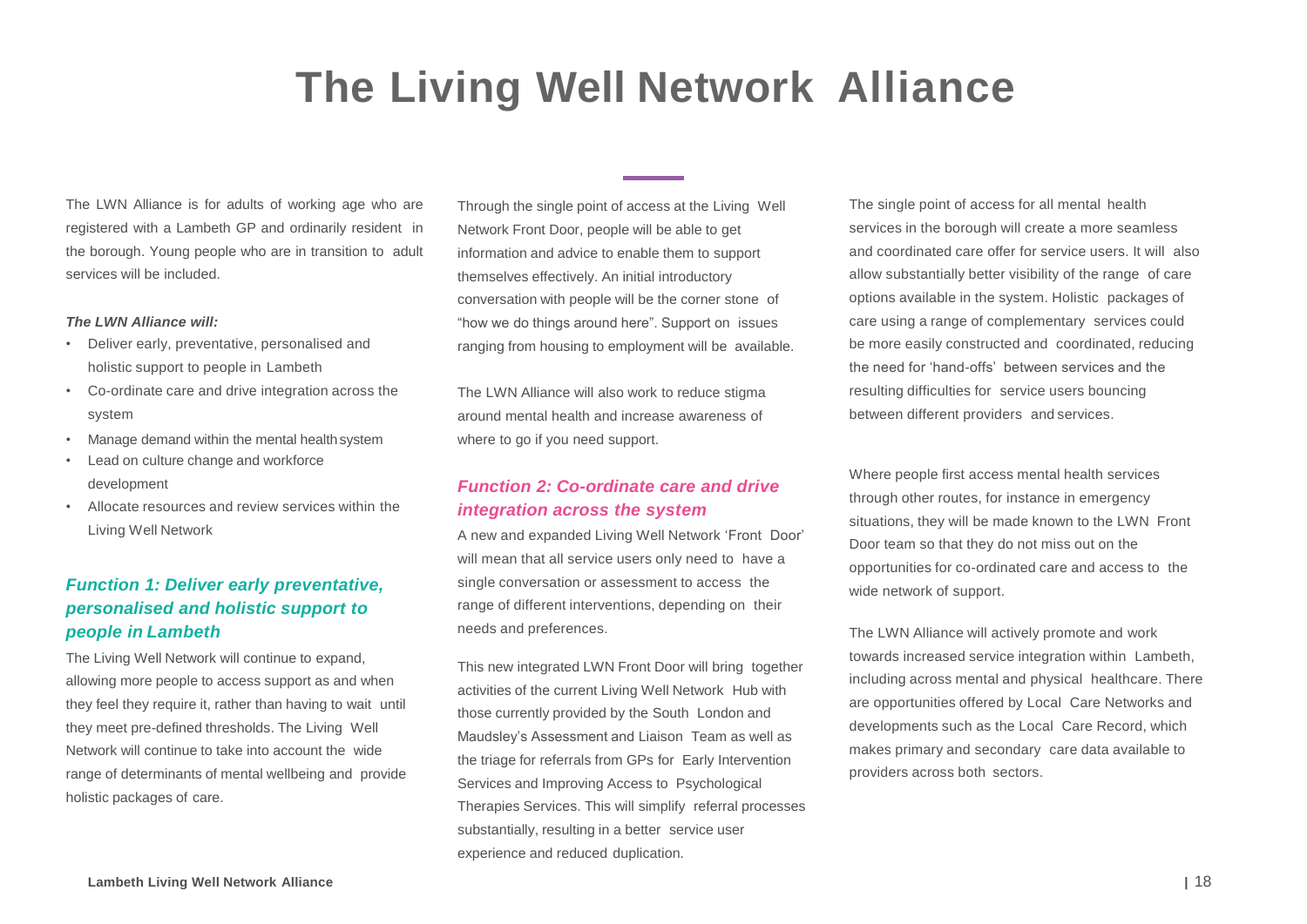### *Function 3: Manage demand within the mental health system*

The Living Well Network will build more relationships across the community with organisations and groups which can provide other forms of support.

A key priority for the LWN Alliance will be to reduce healthcare inequalities, specifically in relation to Lambeth specific targets, such as those identified in the Black Health and Wellbeing Commission.

Furthermore, with increased oversight over introduction patterns and referral destinations, the Living Well Network can proactively manage system flow by gatekeeping access to all of the services under its remit. This gatekeeping responsibility will be carried out with a view to reducing the demand on secondary care and managing people in the community wherever possible. While this would not only be financially beneficial for the system – in reducing the number of episodes of costly secondary care – it would also align with the big three outcomes in Lambeth, through providing people with more opportunities to stay connected within their communities and experience increased self-determination and autonomy.

## *Function 4: Be the leaders driving culture change across mental health services*

One of the key goals for the Living Well Network has been to model a different way of working with people with mental health issues in Lambeth. To date, it has encouraged a strong multi-disciplinary approach, championed the principles of coproduction, personalisation and holistic care, as well as pioneering a new assessment, action and planning process, which facilitates quicker access to support and care planning. External bodies – such as the Job Centre Plus – have also received mental health awareness training.

The Integrated Personalised Support Alliance (IPSA) has also modelled the value of a multi-agency asset based approach to supporting people with complex needs, including breaking down the barriers that existed between different professional groups.

The LWN Alliance will promote and lead on culture change throughout the system, overseeing training and education for individuals both within organisations that provide services for the Living Well Network and external agencies and people.

## *Function 5: Develop, organise and review the network of services that make up the Living WellNetwork*

There are many organisations which contribute to a range of varied and complementary supportand services for people experiencing mental healthissues in Lambeth. This diversity of support and servicesis a key element of the Living Well Network as it allows personalised support packages to be created for individuals depending on their needs and preferences. However, not all can be part of the Alliance. The members of the LWN Alliance will be expected to nurture and support a wide range of opportunities for people toaccess.

The LWN Alliance members will be jointly responsible for the whole budget allocated, including monies for activities delivered by providers in the Living Well Network family but not members of the LWN Alliance.

The contracts for these will be reviewed by the LWN Alliance and, where appropriate novated or renewed as subcontracts to one of the LWN Alliance provider members. The LWN Alliance will periodically review services on an ongoing basis and make decisions as to the best use of funding. This may involve increasing investment in certain services and reducing spend in others, depending on performance.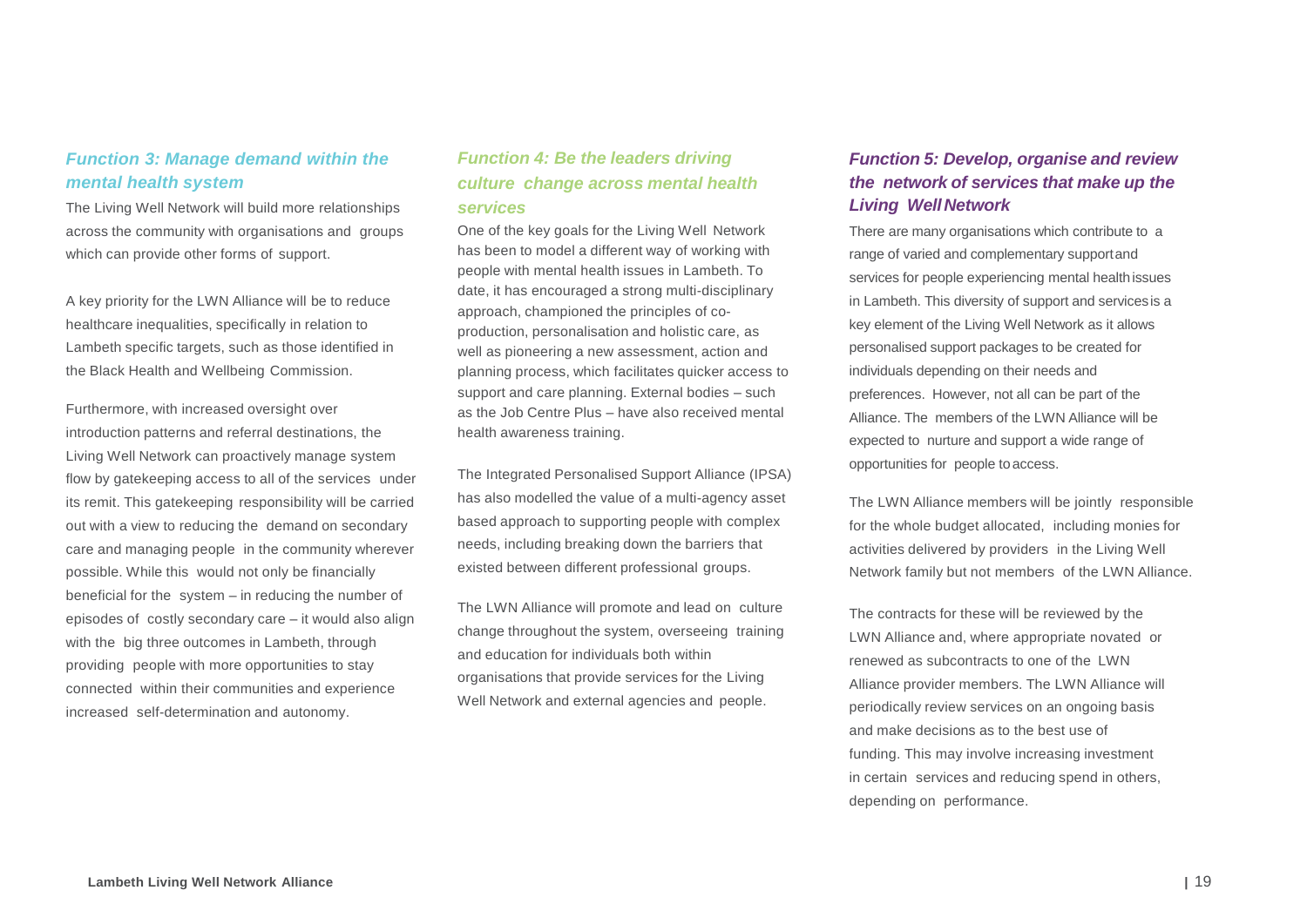## **Enablers**

There are numerous enablers which could help the LWN Alliance deliver the functions and achieve the outcomes outlined above. The LWN Alliance will be expected to focus on and take advantage of opportunities such as these, a number of which have been set out below:

### **Collaborative Leadership**

We know that leadership of the system can't be limited to provider organisations and the way that they work together to deliver support. We need a new model of collaborative leadership that recognises and empowers different voices, communities and networks to lead alongside providers. Creating a space where people can engage as equals and act as change agents, stepping outside of their own organisational perspectives in a spirit of collaboration, will be fundamental to driving change.

### **Personal Budgets**

A personal budget is an agreed amount of money used to support someone's health and wellbeing needs. As the user decides how the money is spent, personal budgets can empower people in their care and allow for increased self-direction and personalisation. This can function as a catalyst to support people's recovery.

## **Digital**

Digital technology has the potential to completely transform the way that mental health support is delivered, managed and accessed. For service users, digital tools can allow for easier and quicker access to support, on people's own terms and from their own homes. Technology can also help people to take more of an active role in their own care and allow them to confidently self-manage their own conditions. It can also have significant benefit for staff and clinicians, meaning less time and effort in accessing and recording information about people and more time with clients.

## **Peer Support**

Peer support is the help and support that people with lived experience of mental health issues are able to give to one another. It can be social, emotional or practical support and is a valuable alternative or accompaniment to more traditional, clinical support. Supported individuals often perceive empathy and respect in peer supporters, while the process is also reciprocal, meaning that peers often benefit from the support when they are giving and receiving it.

## **Communications and Mental Health Promotion**

The stigma associated with mental health issues often prevents people from accessing early support and furthermore, it is not always clear what support is available in Lambeth and how to access it. Work to promote general mental wellbeing in the population, reduce stigma and increase awareness of how to access support should help to prevent people falling into crisis and requiring more intensive care and support.

## **Community Networks and Self-Management**

As outlined previously, there is extremely high demand for mental health services in Lambeth, with increasing pressures on hospitals and inpatient beds. We think that there is an opportunity to meet this demand in a very different way, which doesn't rely on beds and long term clinical support. Community networks can help people to self-manage their own conditions more confidently and successfully, through connecting them with groups, initiatives and individuals which provide support and build up people's resilience and confidence. We need to make the most of the assets and skills of individuals and communities to help more people at an earlier stage to avoid them reaching a crisis.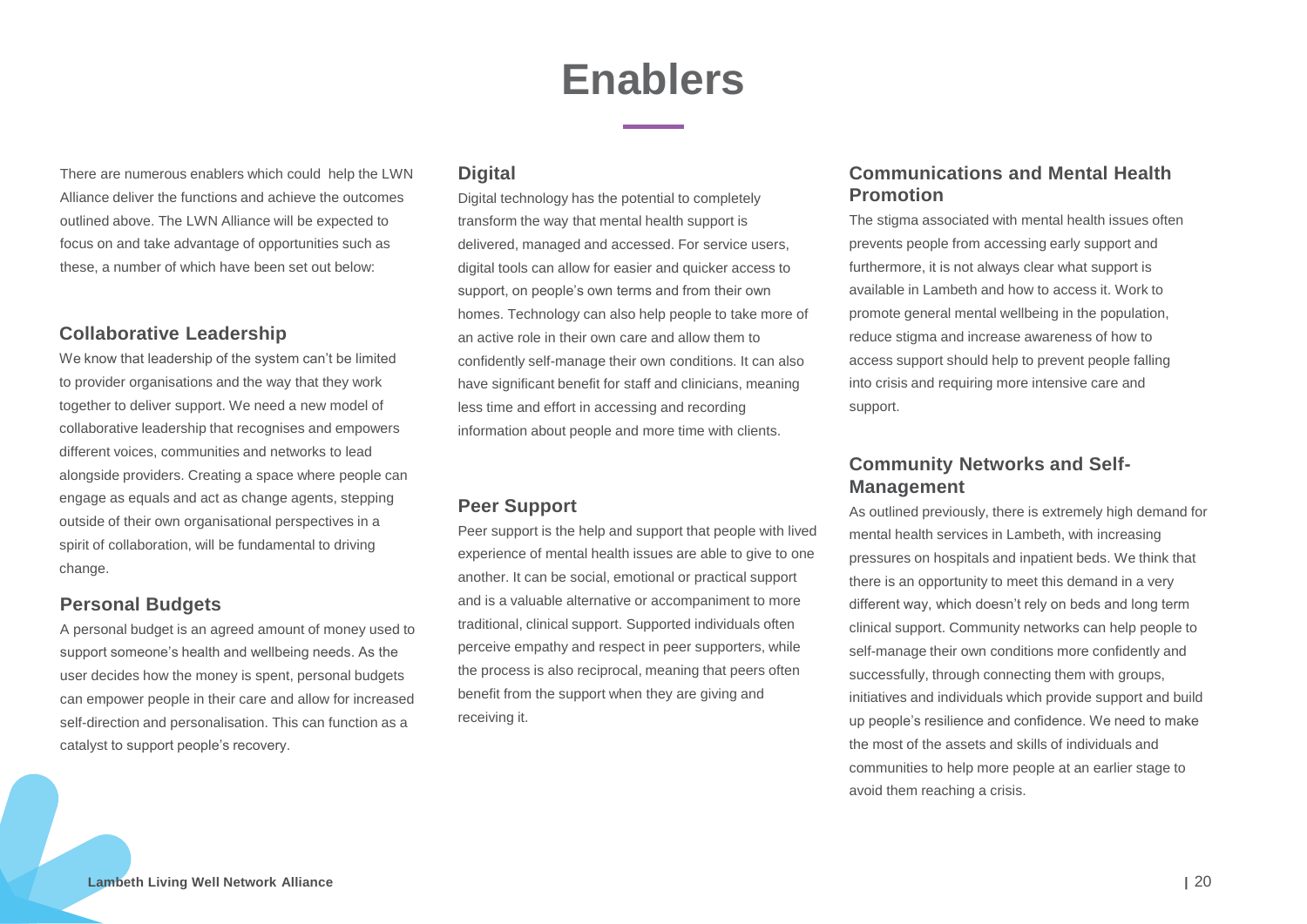

## **A better future for all**

We believe that the Living Well Network Alliance will bring benefits for everyone using or working within mental health services in the borough.

## **For people using services**

- A simple way to get advice, whatever the reason, whatever the time
- No eligibility criteria to meet
- One conversation and assessment only
- No delays
- Wide range of support available
- Staff who are communicating and co-ordinating regularly
- Focus on 'me' not 'my condition'

## **For staff**

- Part of a connected set of services
- Colleagues with a wide range of skills and knowledge to turn to
- No silos, referrals, handoffs; reduced duplication
- Focus on people, not their condition
- Reduced specialist caseloads meaning more time with people
- GPs have one place of referral, not multiple duplicated ones
- At the forefront of innovation in mental and physical health services

## **For Living Well Network Alliance members**

- Part of a group of aligned and like minded organisations with a common purpose, outcomes and principles
- Clarity of responsibilities and opportunities
- Shared sense of achievement
- Colleagues to share risk and challenges
- Freedom to innovate and continuously improve

## **For Lambeth commissioners**

- An aligned system with a common purpose, outcomes and principles
- System leadership role rather than transactional
- Mature relationships with and between providers
- Stability over longer term
- Realisation of the Five Year Forward View with focus on wellbeing and prevention
- Reduced need for high cost services

## **For Living Well Network providers**

- Part of a network of parties with a common purpose, outcomes and principles
- Clarity of quality standards and outcomes to be achieved across all activities

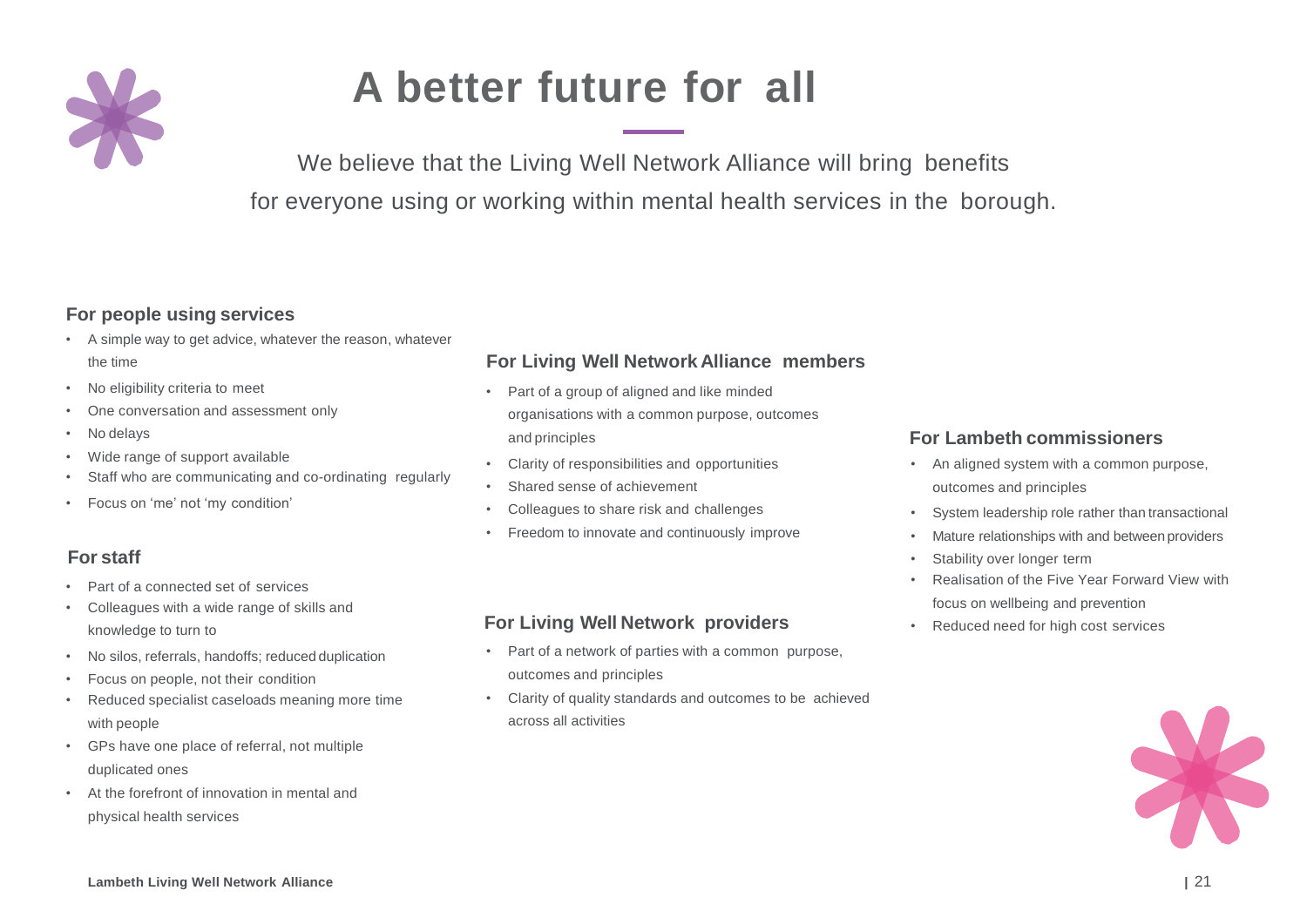This booklet gives an outline of our plans for creating an integrated co-ordinated mental health system.

*Please send any comments and feedback to:*

**Ieuan Yusuf-George** Alliance Development and Commissioning Manager T: 02030496271 | 07846189152

E: [ieuan.yusuf-george@nhs.net](mailto:ieuan.yusuf-george@nhs.net)

**Denis O'Rourke** Assistant Director of Integrated Commissioning (Mental Health)

T: 07917883008

E: [denisorourke@nhs.net](mailto:denisorourke@nhs.net)

Lambeth CCG, 1 Lower Marsh, Waterloo, SE1 7NT